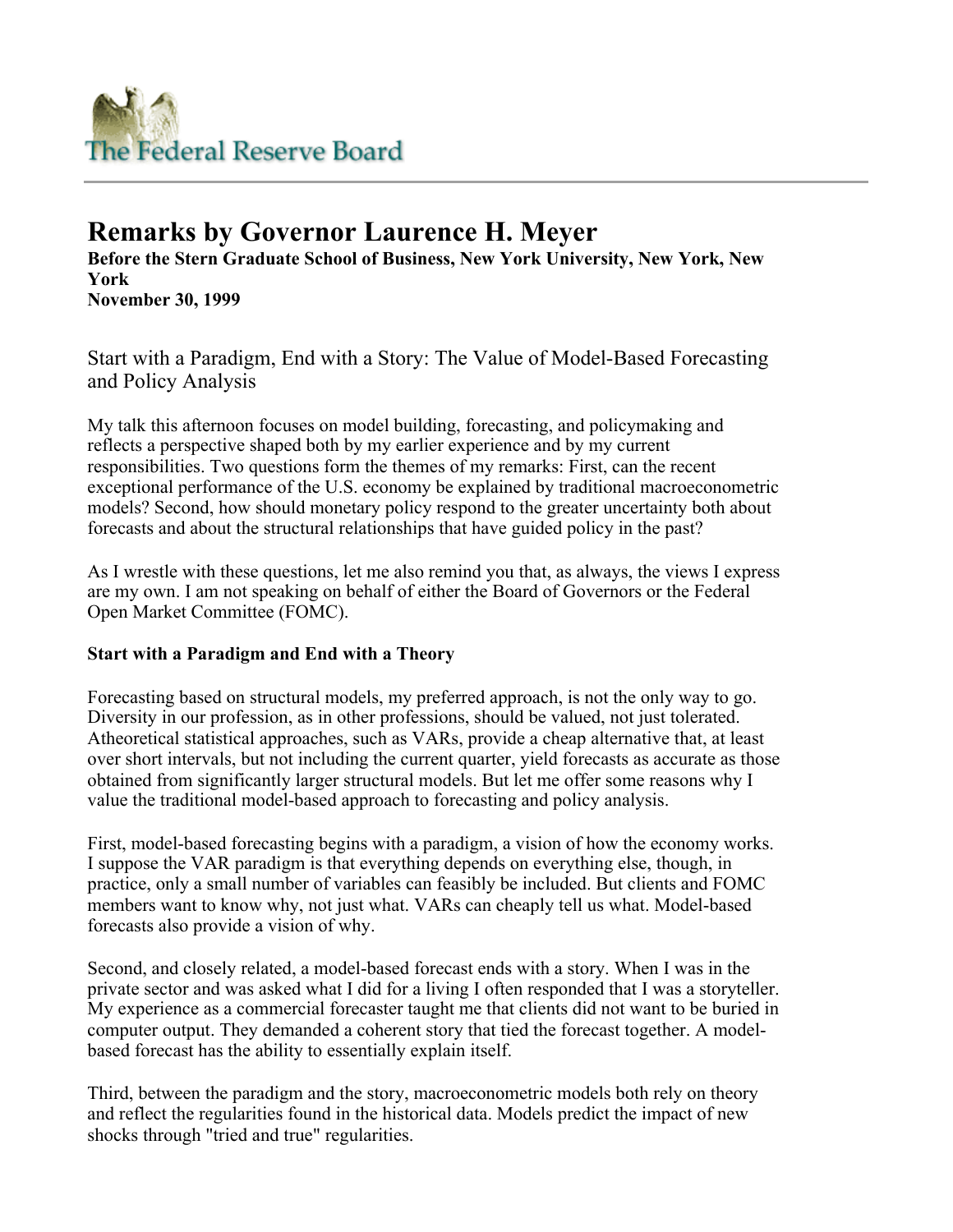Fourth, model-based forecasting allows a forecaster to learn from past mistakes and indeed use past mistakes to improve future forecasts. This is clearly one of the keys to good forecasting. It is important to try to identify why you were wrong and to establish what part or parts of the model were responsible for the greatest errors. Responding to mistakes certainly can be aided by statistical analysis, but there is often room for judgment--often reflecting qualitative information that is difficult to incorporate into the formal model.

Fifth, atheoretical statistical approaches, as typically used, yield unconditional forecasts. Most commercial and government forecasters very much want a conditional forecast. Part of the explanation is the value of contingency analysis, bracketing a baseline forecast with more optimistic and more pessimistic forecasts and assessing the implications of major risks to the forecast.

Despite my appreciation of structural models, I do not believe in mechanical model-based forecasting--estimating the model and letting it make the forecast without intervention of the forecaster. When Laurence H. Meyer & Associates won forecasting awards and I was asked my formula for success, I reported my recipe: one part science, one part judgment, and one part luck. The science was the model. Art refers to the role of judgment. And luck--well, that speaks for itself.

## **The Paradigm**

Let me turn now to the paradigm. In macroeconomics, I suppose, saying "the" paradigm seems wholly out of place. So I mean the paradigm that is widely associated with traditional macroeconometric models, though there are, of course, some meaningful differences even within this class.

I view the traditional model paradigm as an updated and eclectic version of the neoclassical synthesis. It is defined by three key principles. First, the models are Keynesian in their short-run properties. Specifically, they allow for sticky prices, and as a result output is demand-determined in the short run. Second, the models are classical in their long-run properties. Specifically output is supply-determined in the long run, inflation is principally a monetary phenomenon, real interest rates are determined by forces of productivity and thrift, and nominal interest rates vary with inflation. Third, the price-wage dynamics in the model, most often captured in the Phillips curve, provide the equilibrating mechanism that guides the transition from short run to long run. This sector essentially pins down just how sticky prices are and how long it takes for price flexibility to push the economy to a long-run equilibrium.

This paradigm is eclectic and inclusive. It leaves room for the best of the macroeconomic insights of Keynes, classical economists, supply siders, monetarists, and real-business-cycle proponents. The neoclassical synthesis suggests separating the economy's experience into short-run cycles and long-run growth. In early expressions of this framework, the long-run or trend growth rate was generally viewed as relatively stable, so that short-run movements in output could easily be interpreted as movements in demand relative to long-run supply. However, the experience of the 1990s, reinforcing the lessons of the 1970s, suggests that the earlier view of demand-induced variation around a smooth long-term trend is overly simplistic.

As a result, today we better appreciate the role of both short- and longer-run supply-side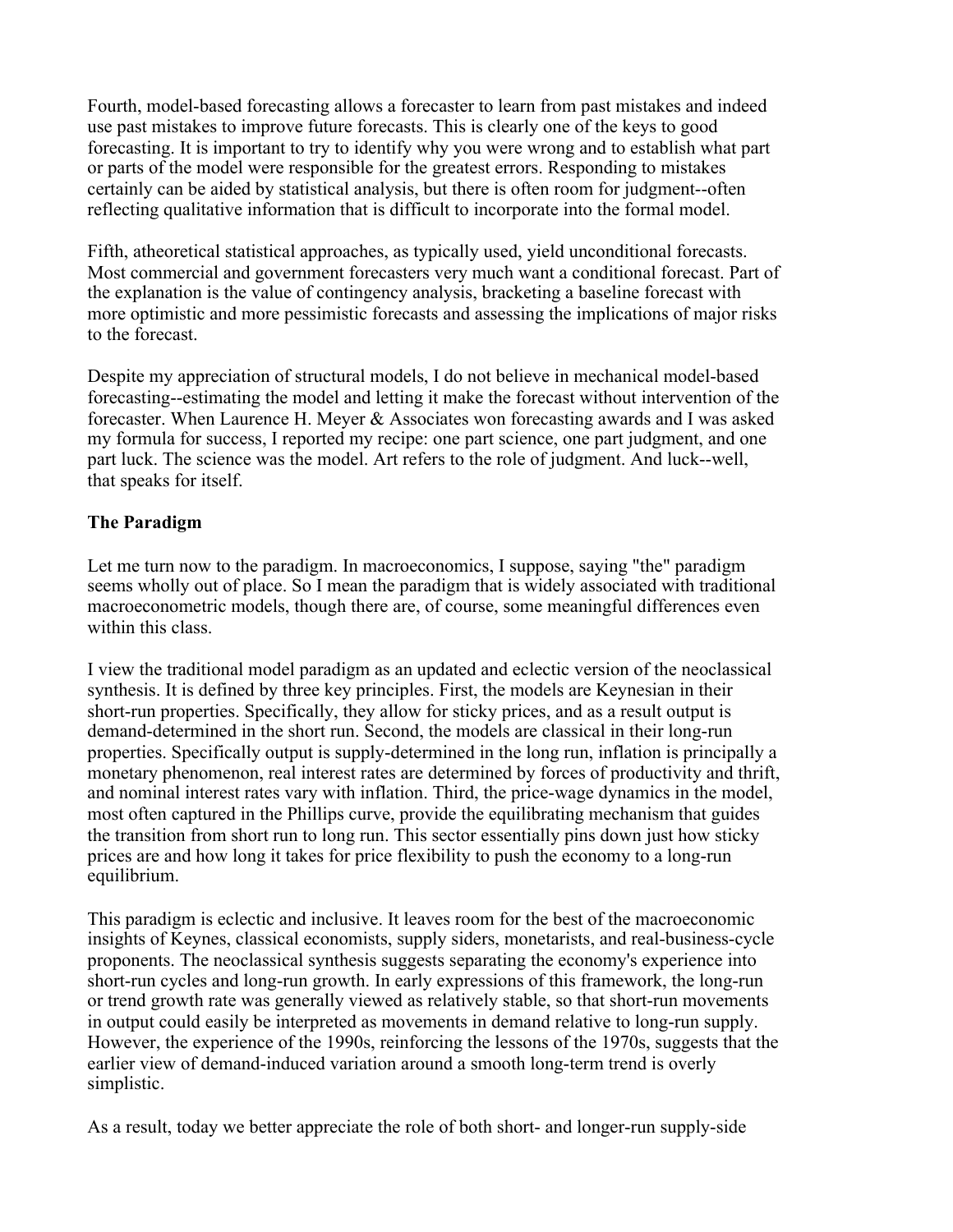developments. In addition, a narrow definition of supply shocks that covers only relative price shocks--such as the oil price jumps in the 1970s--fails to do justice to the range of supply-side developments that have so affected output and inflation dynamics, particularly in the 1970s and 1990s. In each episode, powerful supply-side shocks included significant changes in our estimates of both the non-accelerating inflation rate of unemployment (NAIRU) and the productivity trend. And we are not likely to be satisfied again with a vision that begins from a presumed stable trend in output growth.

## **Responding to Structural Change**

That is a nice lead-in to the next subject I want to introduce: the importance for both forecasters and policymakers of responding to evidence of structural change. Part of the explanation for the recent exceptional performance appears to be structural changes that have enhanced the performance potential of the economy. Specifically, there are signs of both a decline in the NAIRU and an increase in trend growth. These changes suggest that the economy can maintain stable inflation at a lower unemployment rate and, if not already beyond the point of full employment, can grow faster without a threat of overheating than had been the case for the previous two decades or more.

The potential for structural change is a difficult problem for macroeconometric models, built on a base of a relatively long time series and therefore giving relatively little weight to the most recent observations in parameter estimation. Two errors can be made with respect to structural change. First, the model builder could fail to account in a timely way for actual structural change and therefore make poor forecasts. Second, the forecaster could quickly translate errors in the model into structural change when in fact no such change has occurred. The latter adjustment might nevertheless mop up the errors for a few quarters but would ultimately undermine the accuracy of forecasts going forward.

But just how sure do we need to be before we integrate into our forecasts and into our policymaking new estimates of key parameters? We are taught classical econometric techniques for testing for structural change, and these set a high hurdle for recognizing structural breaks. But does it make sense for a forecaster or a policymaker to insist on having a 90 percent to 95 percent degree of confidence that a structural change has occurred before he or she reflects such a change in a forecast or policy decision? In testing for structural change, we also tend to emphasize regime changes where parameters change from one stable value to another. This seems particularly restrictive for some parameters- specifically the NAIRU and trend growth--that can be and should be expected to evolve over time.

At the Fed, reflecting no doubt the demands of having to make policy in a world of incomplete information and the continuing questions about the estimates of the NAIRU and trend productivity, the staff has been continuously updating its estimates of both parameters. These revised estimates have been instrumental in conditioning the staff forecasts of both inflation and real economic activity and have clearly played an important role in the policy deliberations and actions.

One technique that increasingly has been applied--inside and outside the Fed--is timevarying parameter estimation. Instead of beginning with a prior of a constant coefficient over a long period, the point of departure is the presumption that parameters change over time. The technique views errors from a particular equation as embodying both random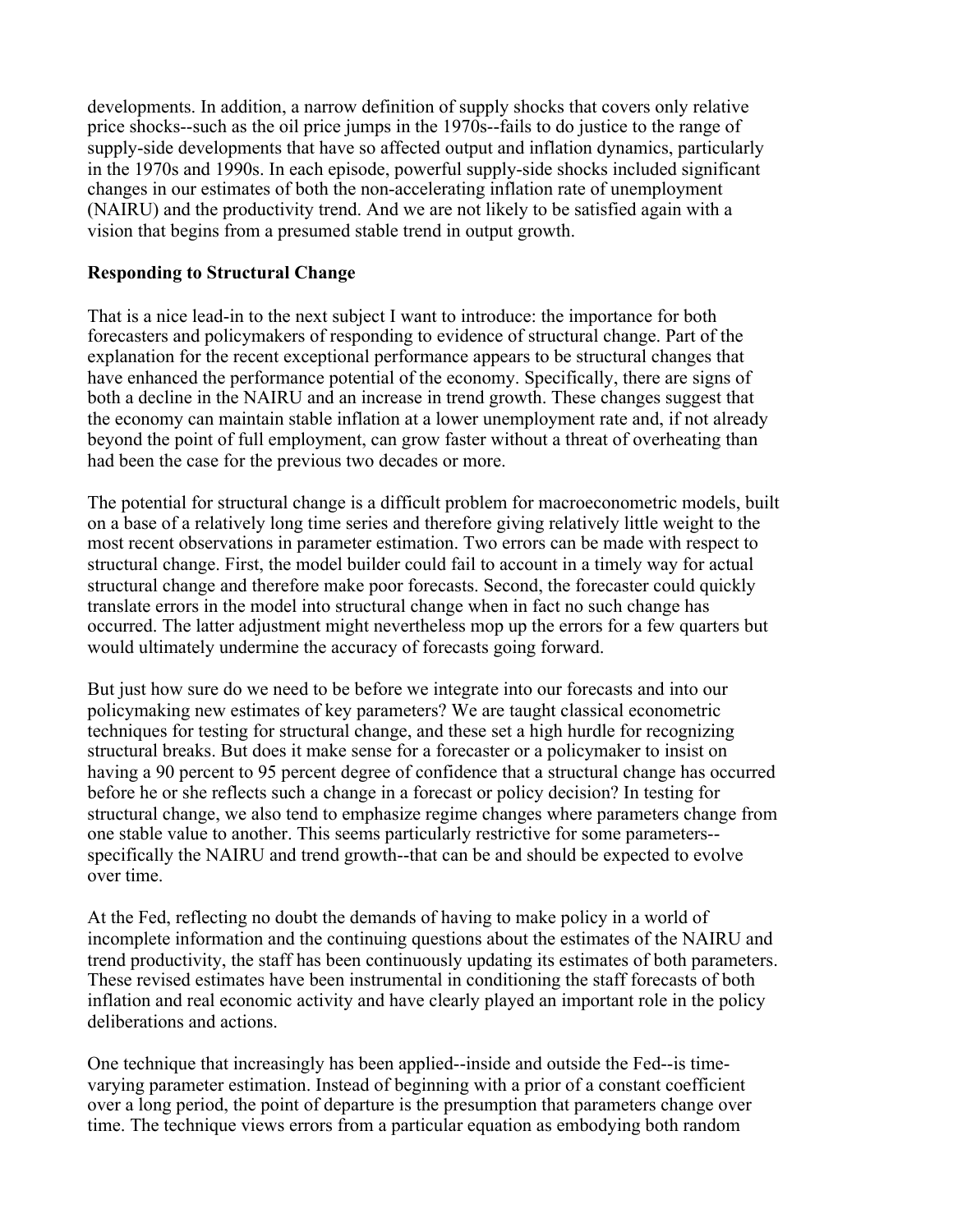noise and indications of structural change. It then allows for a continuous updating of key parameters to capture the evolving change in structure. I find this approach especially appealing for the estimation of parameters such as the NAIRU and trend growth. In both cases, there are grounds for expecting the parameter to evolve over time, but limited ability to model the sources of this evolution. We therefore try to extract the parameter from estimation of some structural equation, such as a Phillips curve in the case of the NAIRU or an equation for the demand for labor in the case of productivity. In doing so, it is constructive to use an estimation technique flexible enough to admit the possibility of gradual change in these parameters.

## **New Parameters or a "New Economy"?**

A particularly important issue today is whether the evidence of structural change points to a change in paradigm--to a so-called new economy--or whether it can be adequately expressed as a change in the parameters within the traditional paradigm. This distinction goes to the very heart of the issue facing forecasters and policymakers today.

I appreciate that the traditional paradigm provides less direction in forecasting and policy analysis when it admits time-varying parameters for the NAIRU and trend productivity growth. But if the data suggest evolution in these parameters over time, both forecasters and policymakers have to be alert to the importance of continually updating their estimates of these parameters and do the best they can within this more challenging environment. It is true, however, that the optimal strategy for monetary policy might be affected by the higher degree of uncertainty surrounding key parameters in the model. I will return to this theme later.

But, from a modeling or even analytical perspective, what framework is offered to replace the traditional paradigm? I am not a proponent of the new economy school. I admit that I do not fully understand what new paradigm is being offered as the heir apparent to the old paradigm. In the extreme, it appears to hold that there are no limits--no level of capacity that, if exceeded, induces higher inflation and no trend rate of growth that, if consistently exceeded, implies an increase in production relative to capacity leading, over time, to excess demand and higher inflation. I have to admit the absence of such limits makes absolutely no sense to me.

At any rate, I still believe that the traditional neoclassical synthesis is the best and most resilient framework for understanding macroeconomic developments. So my approach is to stick with the paradigm and to change the parameters. Many who are viewed as new economy proponents can perhaps be understood, within this paradigm, as believing in one or more of the following: the NAIRU is lower than the 5 percent to 5  $\frac{1}{4}$  percent estimate that I now use, trend productivity growth is higher than the 2 ½ percent rate I now feel comfortable with, and productivity growth is still rising. In addition, new economy proponents may be interpreted as favoring a policy that probes for the limits of how low the NAIRU and how high trend growth might be. In light of uncertainties about these parameters, this policy would encourage a less pre-emptive and more reactive approach to the threat of higher inflation. But if we are all operating within a well-defined paradigm, we can more effectively marshal the evidence from the data to support our individual judgments.

## **Implications of the Paradigm for Inflation and Growth**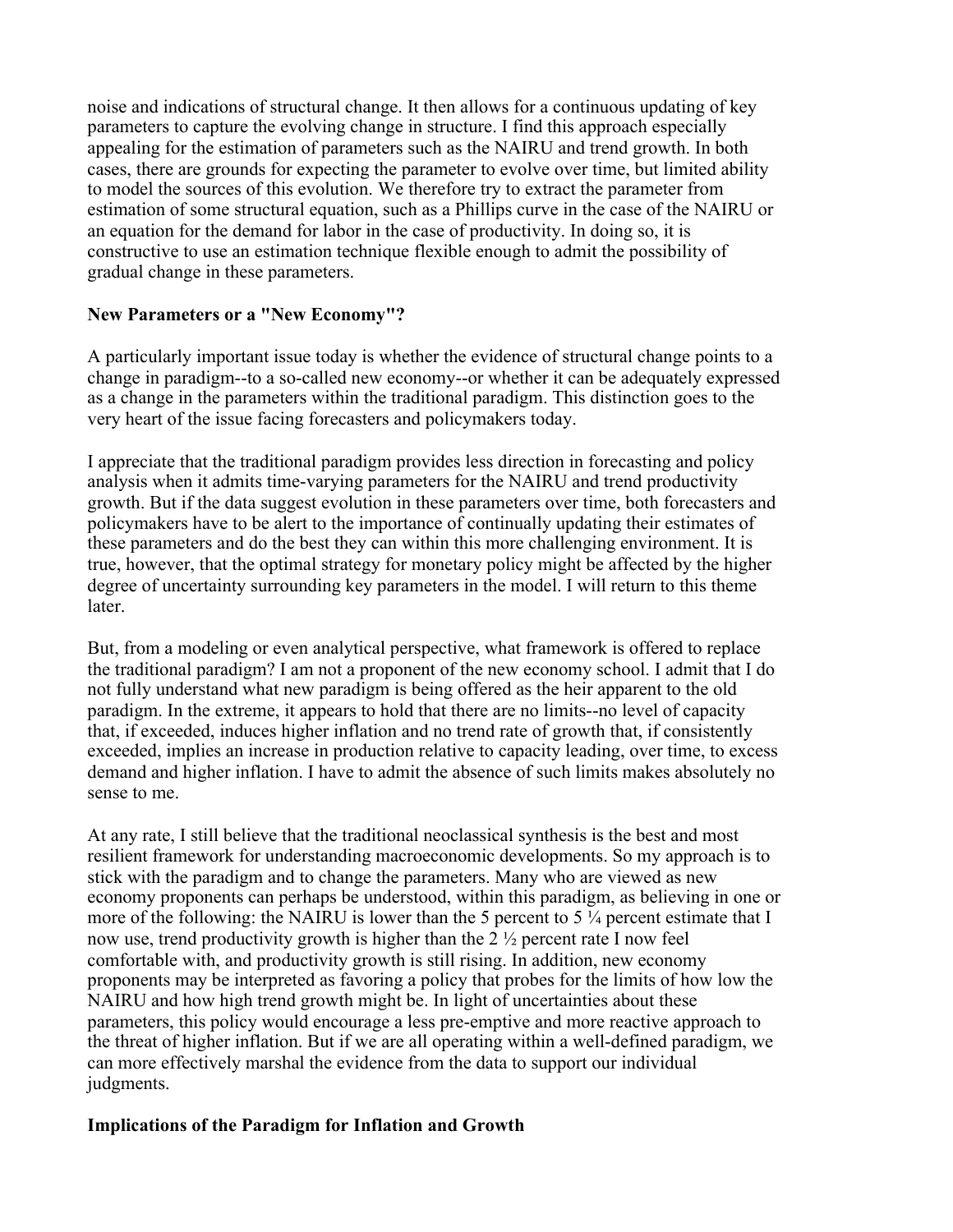Today, the challenge of explaining recent economic performance leads me to focus my attention on the implications of the paradigm sketched above for economic growth and inflation.

The growth framework embodied in this paradigm is generally the neoclassical growth model in which long-run growth is tied down by exogenous trends in population and multifactor productivity. Capital deepening--that is, increases in capital relative to labor--can also have an influence on the growth of labor productivity.

A change in the trend rate of growth, in this framework, would therefore reflect some combination of exogenous changes in population, multi-factor productivity trends, and endogenous capital deepening. In the current episode, the increase in the estimate of trend labor productivity from the 1.1 percent rate widely assumed coming into this expansion to what I expect has become the consensus estimate of  $2\frac{1}{2}$  percent today has three components.

First, methodological changes--specifically revisions to measures of the price level and the recent accounting change to include software as a capital expenditure--have raised the measured trend rate of increase in labor productivity over a longer period. Together these revisions in methodology have contributed about 0.4 percentage point to the increase in the trend growth rate relative to the earlier 1.1 percent estimate.

The second component is capital deepening, reflecting the high rate of net investment in this expansion and the resulting increase in the ratio of capital services to labor. The third component is a possible increase in the trend rate of growth in multi-factor productivity.

Having asserted the primacy of monetary forces in determining inflation in the long run, some may wonder at my well-known commitment to the Phillips curve. You shouldn't! The Phillips curve, as I hope is well known, does not pin down the long-run inflation rate. In the vertical long-run Phillips curve specification, at least, any stable inflation rate is compatible with equilibrium in the labor and product markets. Instead, the Phillips curve specifies shortrun inflation dynamics--how and why inflation moves from one path to another--and highlights the critical role of excess demand as a proximate source of rising inflation.

We learned in the 1970s that excess demand is not always the driving force behind movements in inflation. Sometimes excess demand dominates near-term movements in inflation, and sometimes supply shocks overwhelm the effects of overall supply/demand balance in the labor and product markets. As a result, the paradigm now always incorporates supply shocks as a second proximate source of changes in inflation.

I find it useful to distinguish two types of supply shocks: first, relative price shocks, such as increases in the price of oil or food, unrelated to the balance between supply and demand in the overall economy; and second, the effect of an unexpected increase in the productivity trend. We are more used to incorporating the former than the latter, but recent experience has, I believe, been a mixture of both.

#### **Modeling the Effect of a Productivity Shock**

One of the most fascinating and complex shocks to evaluate is a shift in the underlying productivity trend. It is difficult to determine when such a shift takes place, both because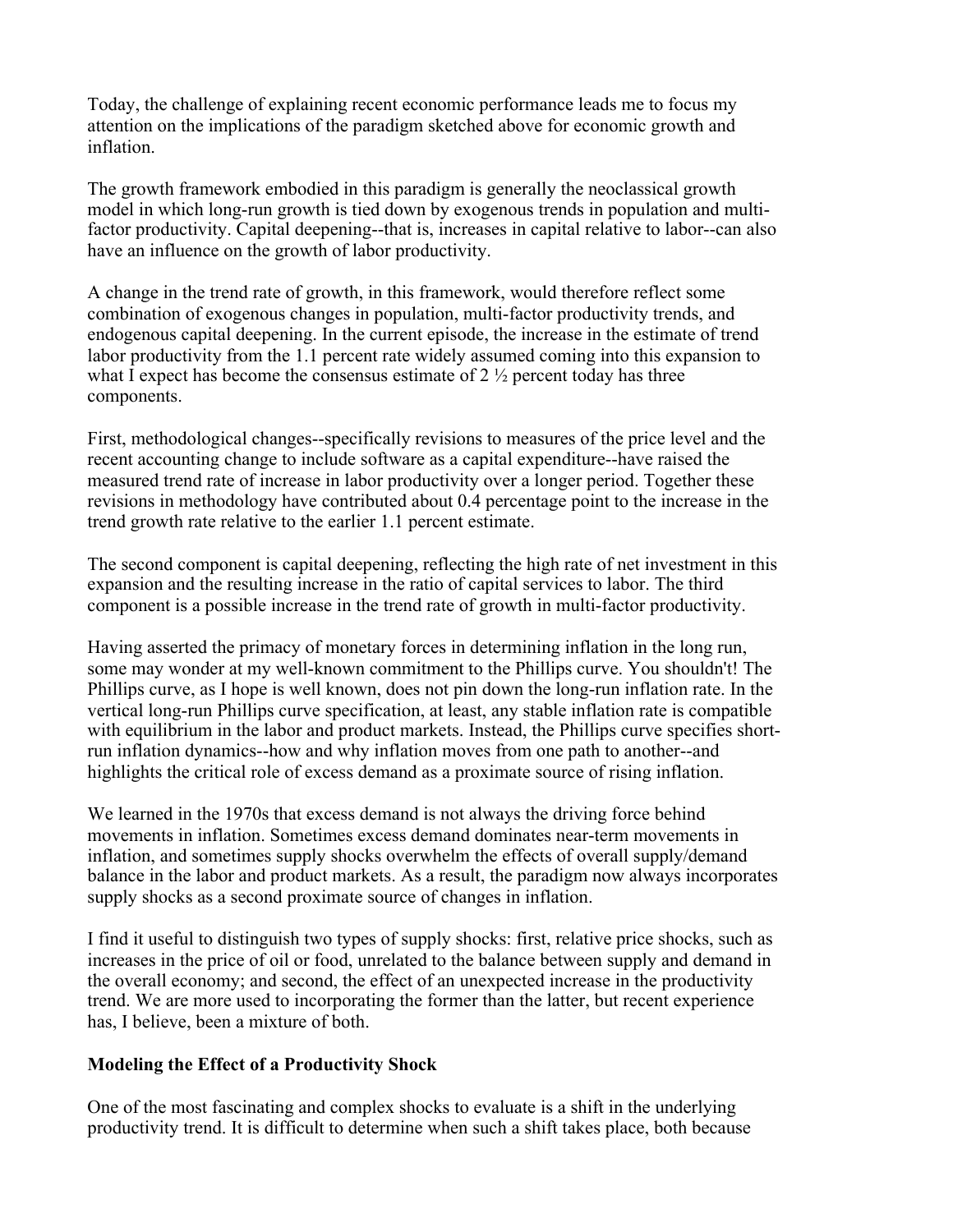productivity has such a powerful cyclical component and because productivity has a fairly large noise component. In addition, when a shift does take place, sometimes its force diminishes over time. In other cases, we have very little basis for predicting its sustainability. Another complication is that some adjustments to the productivity trend reflect methodological changes--for example, improvements in the estimates of price indexes. These affect the estimate of productivity over a long period but do not translate into an acceleration in productivity growth in the current episode. Finally, there are a wide variety of repercussions from an increase in the productivity trend.

Higher trend productivity, of course, means a higher average growth rate for real GDP. But it has profound effects on demand as well as supply. This is certainly one of the most important lessons of the current episode. A first inclination might be to assume that higher trend productivity translates into a more rapid advance in supply relative to demand, tilting the balance between supply and demand in the economy. In fact, a higher productivity trend also appears to produce perhaps as powerful a stimulus to demand.

Several channels are at work here. First, the technological shock that underpins higher productivity typically carries with it enhanced profit opportunities, spurring investment. Second, the same profit opportunities and associated optimism can be expected to drive equity prices higher, both reducing the financing cost of new investment and spurring consumer spending via the wealth effect. Third, expectations of higher permanent income may contribute to higher consumer spending. On balance, in the short run, demand may increase as much as supply, or even more so. The point is that we cannot assume the higher trend productivity eliminates concern about overheating.

Nevertheless, even if higher productivity has an equal impact on demand as on supply, it will still tend to damp inflationary pressures in the short run. This is again one of the most powerful lessons of the current episode. Let me explain in some detail how an unexpected increase in productivity growth operates as a temporary favorable supply shock in the traditional paradigm. I begin from a wage-price specification of the Phillips curve--that is, from an equation that explains the rate of growth of nominal compensation in terms of inflation and the gap between the unemployment rate and the NAIRU. Such a specification also should include trend growth in labor productivity as an explanatory variable. Such a specification is necessary to ensure that, in the long run, when unemployment on average equals the NAIRU, nominal compensation increases at a rate equal to the sum of inflation and the trend rate of increase in labor productivity.

An increase in the productivity growth trend will have a temporary disinflationary effect if the specification of the wage-price sector incorporates an asymmetric response of wages and prices to the change in the productivity growth trend. Specifically, nominal compensation is assumed to respond more slowly than prices to a change in the trend rate of labor productivity. Of course, both wages and prices respond with a lag to an increase in the productivity trend because it takes time to sort out whether higher productivity is cyclical, just normal quarterly variability or a shift in the underlying trend. But the more sluggish adjustment of nominal wages relative to prices reflects longer nominal contracts for wages than prices; possible information asymmetries (faster learning about the change in trend by businesses than by workers); and perhaps the role of slowly changing wage norms governing wage bargaining.

As a result, there is initially almost no effect on nominal compensation from a change in the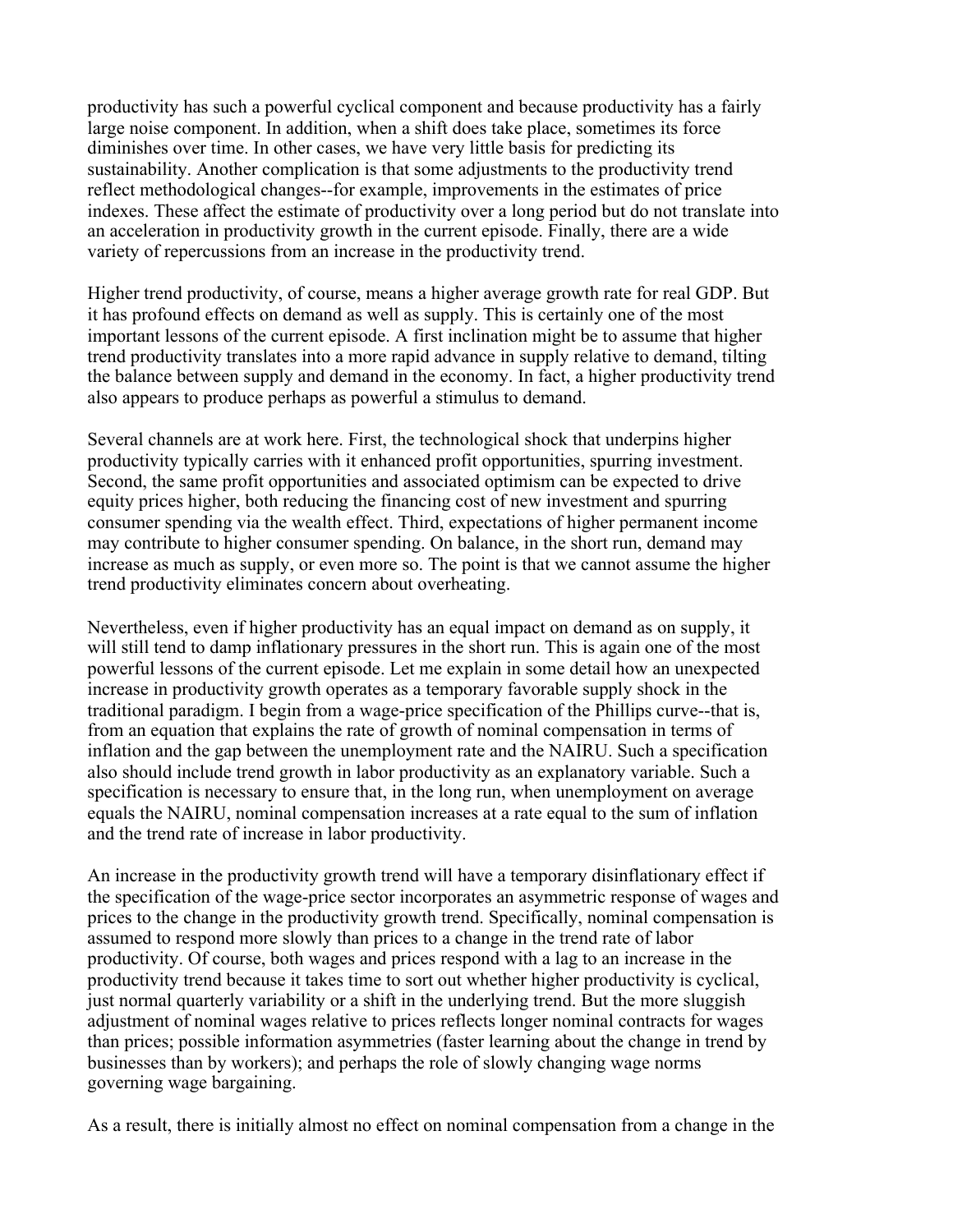trend rate of productivity growth. With nearly unchanged compensation and higher productivity, firms find their costs lower and their profits higher than expected. Competition then results in price declines, eroding the profits and resulting in lower inflation than would otherwise have occurred. The lower inflation in turn moderates nominal compensation gains; that is, the same real increases now require smaller nominal gains. The result is a virtuous cycle of lower inflation, lower nominal compensation, and lower inflation.

However, productivity shocks--like relative price supply shocks--result only in temporary departures of inflation from the underlying rate justified by longer-run influences such as money growth and shorter-run cyclical influences such as utilization rates. Once the influence of productivity growth in the wage change equation converges to its effect in the price equation, the asymmetry that drives the disinflationary effect of an unexpected increase in the productivity trend dissipates, assuming that productivity growth stabilizes.

## **Evolution of the Traditional Model**

I now want to discuss four developments of special importance in the evolution of macroeconometric model building, building on the models in place by the late 1960s: the modeling of inflation dynamics, the incorporation of international linkages, the role of policy reaction functions, and the modeling of expectations.

The underlying core of the life-cycle model of consumption, neoclassical models of investment and labor demand, and inventory-theoretic money demand remain intact. The most important change was the transition from a Phillips curve that allowed a long-run trade-off between inflation and unemployment to the vertical, natural-rate specification. This was well entrenched by the mid-1970s and was accompanied by a more consistent treatment of inflation in the models, including more careful differentiation of nominal and real interest rates. In addition, by the mid 1970s the models moved to explicitly incorporate supply shocks, at least the relative-price type of shocks.

The second development of special importance is the change in the international sector owing to the increased openness of the U.S. economy as well as the effect of the change in the exchange rate regime. Today, imports are a more important part of the short-run dynamics of the model, including a significant role as a stabilizer of shocks to domestic demand. But this openness also has subjected the U.S. economy to shocks from abroad and forced forecasters to pay increasing attention to international linkages and incorporate more details about them. The recent episode of troubles among Asian emerging economies was outside the boundaries of coverage in some models, and adjustment factoring of import and export equations was required to compensate. The experience suggests the importance of sufficiently broad measures of foreign economic activity and exchange rates in models, increasing the span of the world that forecasters have to consider in their forecasts for the United States.

The shift to a flexible exchange rate regime and the increased mobility of capital also has sharpened the responsiveness of real exchange rates to real interest rate differentials across countries. Combined with the increased importance of imports and exports, the heightened responsiveness of real exchange rates has increased the importance of the exchange rate channel in the transmission of monetary policy. In the Board staff's model, that channel now accounts for about a third of the responsiveness of aggregate demand to changes in interest rates over a one- to three-year period. Nevertheless, the overall interest sensitivity of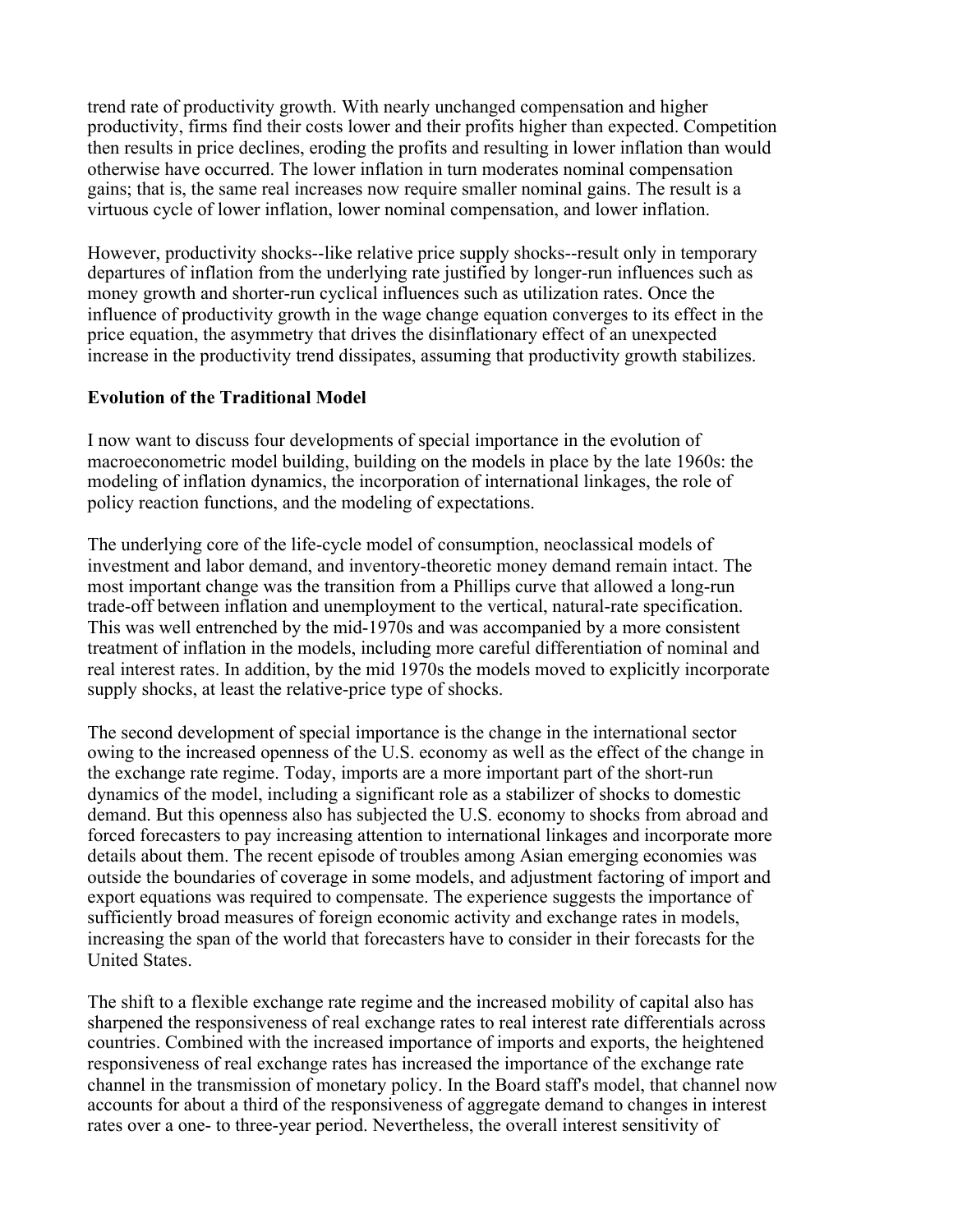aggregate demand appears to be nearly unchanged, at least until the last couple of years, because the increased role of exchange rates has been offset largely by the decreased interest sensitivity of housing due to the elimination of Regulation Q and innovations in financing home purchases. In the past few years, however, the sensitivity of the economy to interest rates may have increased as a result of a more powerful interest-induced wealth effect. This development reflects the increase in the wealth-income ratio produced by the extraordinary rise in equity prices over the last several years.

Finally, international developments clearly are helping to restrain U.S. inflation. No doubt the appreciation of the dollar from the spring of 1995 through mid-1998 has played a powerful role. So has the lack of conformity in the business cycles in Europe and Japan relative to the United States, an especially important factor because increased trade flows make capacity more of a global concept in some industries. I expect that our inflation performance would have been less exceptional if the cycles in Europe and Japan had precisely matched our own and if the dollar had remained stable over the past three years.

A third evolution in structural models is the use of reaction functions to characterize monetary policy. At Laurence H. Meyer & Associates, we offered our clients a choice of monetary policy regime. They could treat a short-term interest rate, a measure of the money supply, or nonborrowed reserves as an exogenous variable (determined by discretionary policy) or switch on a policy reaction function (explicitly treating monetary policy actions as endogenous responses to economic developments). All the options have their uses, but in a period when there is serious doubt about the stability of money demand, policy reaction functions provide an alternative approach to anchoring the determination of short-term interest rates.

Ironically, policy reaction functions appear to be used more in models at the Federal Reserve, where monetary policy is made, than in the private sector, where monetary policy must be forecast. Many forecasters prefer to rely on their interpretation of what various FOMC members say, or what one especially significant member of the FOMC says or does not say (and I am definitely not talking about myself), in setting the funds rate in the initial quarter. But after the first quarter or two, a policy reaction function provides a systematic way to relate monetary policy to the evolution of the forecast. A policy rule is also consistent with my answer when someone asks me, usually in jest, how the federal funds rate will change over the next several meetings. They are initially surprised that I would even answer such a question. But I do answer, and honestly. The answer is: It depends. Specifically, it depends on how utilization rates, growth, and inflation change over time and, at times, on changes in the forecast of these variables going forward.

The last major change in modeling is the ongoing attempt to better incorporate the role of expectations and to more richly model the formation of expectations. Most traditional macro models continue to model expectations though distributed lags, an approach that captures in a rough way both adjustment costs and expectations formation. A backward-looking adaptive expectation framework remains the conventional practice, at least in large-scale commercial macro-econometric models. This is an area in which the recently introduced FRB-US model, the successor to the MPS model at the Board, has made significant innovations.

The thrust of the new work is to separate macro-dynamics into adjustment-cost and expectation-formation components, with adjustment costs imposing a degree of inertia and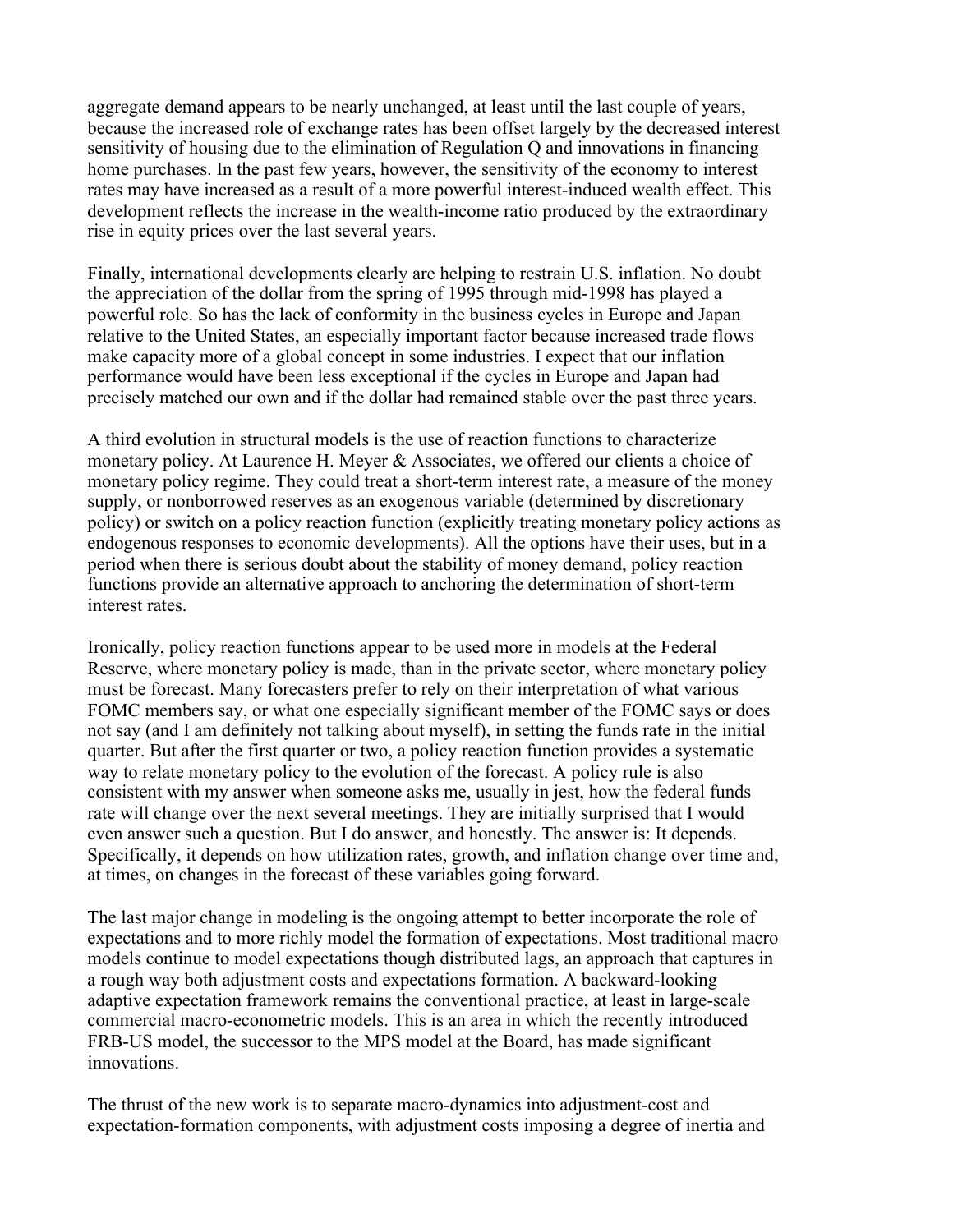expectations introducing a forward-looking element into the dynamics. The net result is a structure that integrates rational expectations into a sticky-price model.

The model retains the neoclassical synthesis of the MPS model--short-run output dynamics based on sticky prices and long-run classical properties associated with price flexibility--and therefore produces multiplier results, in both the short and longer runs, that are very similar to those produced by the MPS model. The result is that the model produces, for the most part, what may be the better of two worlds--a modern form and traditional results. But the better-articulated role of expectations in the new model also allows a richer analysis of the response to those policy actions which might have immediate effects on expectations of key variables such as inflation and interest rates.

## **Can the Traditional Paradigm Explain Recent Experience?**

When I talk about the challenge for monetary policy in the current environment, I often see a look of surprise on the faces in the audience. What challenge? The economy is performing exceptionally. The only challenge, I am often told, is to not screw it up. But to meet this daunting challenge we must confront two others: The first is to understand the source of the exceptional performance. The second is to position monetary policy in light of the answer to the first challenge.

From the perspective of the traditional models, the current expansion carries two surprises: the strength of domestic demand, explainable in part by the unexpectedly sharp increase in equity prices, and even more impressive, the decline in inflation (this year confined to core measures) despite steadily rising labor utilization rates, to a level well below virtually anyone's estimate of the NAIRU.

Many, though perhaps not all, the explanations for this exceptional performance fit well enough within the framework of traditional models through some combination of normal model error, exogenous shocks, and changes in parameters, the latter reflecting structural changes in the economy.

A significant part of the surprise in domestic demand reflects the unexpectedly sharp run-up in equity prices. The stock market boom has significantly lowered the private saving rate and boosted consumer spending, contributed to the buoyancy of the housing market, and encouraged a more robust pace of business fixed investment by reducing the real cost of capital.

Virtually all traditional models, I expect, have underpredicted the dramatic rise in stock prices. Interestingly, the revisions to estimated trend productivity growth (implying a higher sustainable rate of increase in earnings) have greatly reduced the over-valuation implicit in such models, at least through 1998. Still, here again we face the task of interpreting large and persistent errors in a structural equation. Does this pattern of errors suggest a persistent over-valuation in equity prices or is it an indication of a structural break? Specifically, are there grounds for believing that there has been a significant decline in the equity premium, justifying a higher equilibrium price-earnings ratio? Whether the higher equity prices are being driven by structural change (and therefore might be sustainable) or are driven by forces more subject to reversal, they may have a similar effect on aggregate demand and encourage a similar response by monetary policy. That is the point I want to emphasize. I will not (not only because I cannot) resolve the question of whether or not higher equity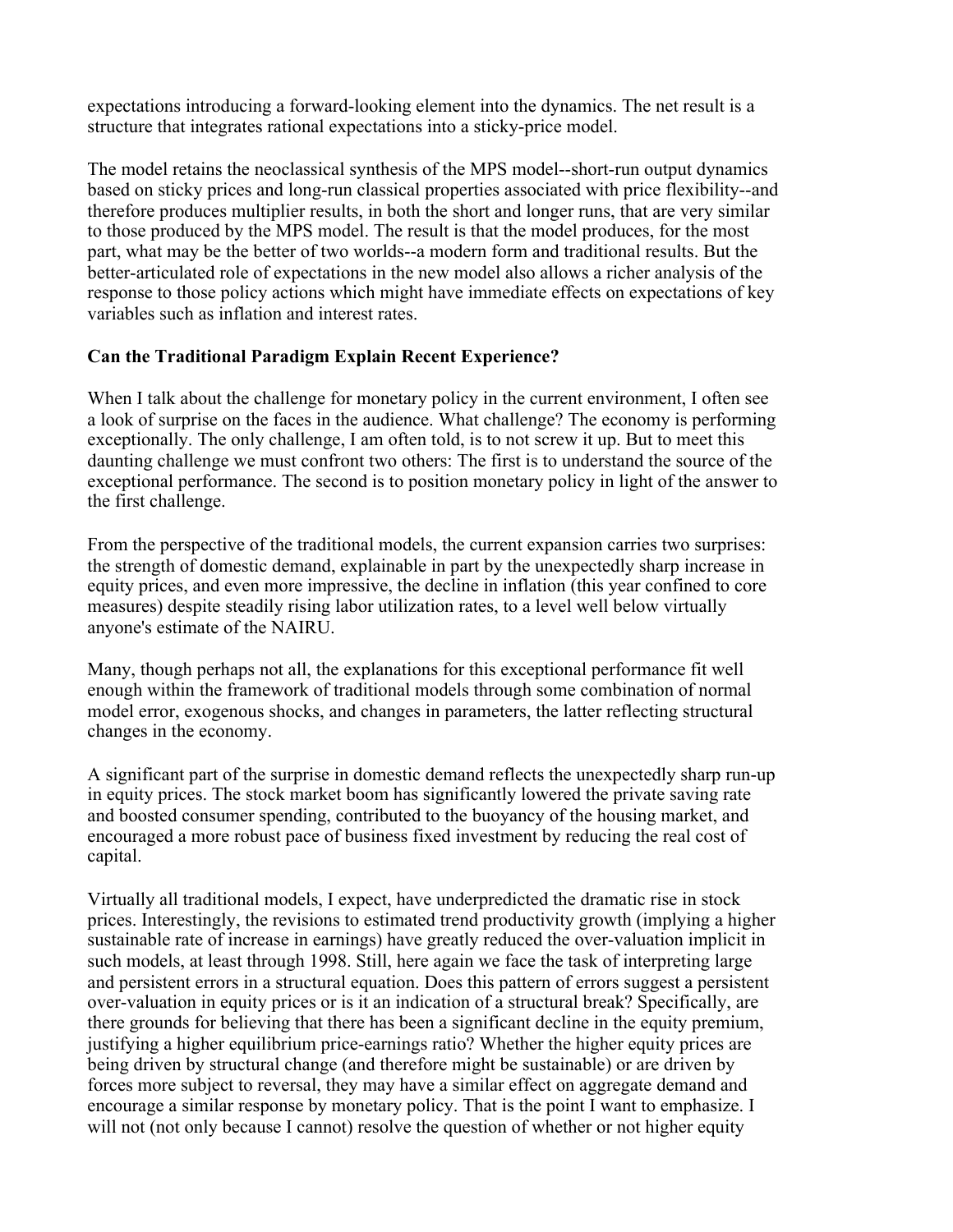prices are fully justified by fundamentals.

I have offered two stories to explain the economy's recent exceptional performance- specifically, the combination of robust growth and rising utilization rates and stable to declining inflation. The first I have called "temporary bliss." This story focuses on a coincidence of reinforcing relative price shocks that have restrained inflation and allowed the economy to move beyond sustainable limits for a while without inflationary consequences. The decline in energy prices over 1997 and 1998, the appreciation of the dollar from the spring of 1995 through mid-1998, and the sharp slowing in cost increases for health insurance are the major players in this story. I have called the second story "permanent bliss." It focuses on structural changes--specifically the decline in the NAIRU and the increase in trend productivity growth--that have enhanced the performance of the economy.

When I first offered these explanations, I noted that neither one alone appeared to do justice to recent experience but that the weights attached to each were still important in designing the appropriate monetary policy response. I will return to this theme below.

Since I first offered these alternative stories, it has become clearer to me that the increase in trend productivity growth has been the star of this episode. It also has become clearer to me that an unexpected improvement in the productivity trend is a development that fits into both the temporary- and permanent-bliss stories. If it persists, the higher trend productivity will have a profound effect on rising living standards. But a critical question--both for the forecast and for monetary policy--is what are the consequences of a permanent increase in productivity for inflation.

Here I draw upon the model of inflation dynamics presented earlier. First, trend productivity has nothing to do with the rate of inflation in the long run. Inflation is a monetary phenomenon and will be pinned down--for better or worse--by the decisions made about monetary policy. Second, an unexpected increase in the productivity trend is, as I emphasized earlier, a very powerful favorable supply shock. The result is a significant and, though temporary, somewhat persistent disinflationary force on the economy. I don't see how we could possibly explain the recent episode without starting from this proposition. And as I noted earlier, this perspective is perfectly consistent with a carefully specified but traditional macro model--new parameters in the old paradigm.

But the key message is that old rules still apply to the new limits. Overheating still eventually results if the growth of demand exceeds the growth of supply for long enough, driving the unemployment rate below the NAIRU. Excess demand in labor markets still ultimately puts upward pressure on nominal compensation.

So where are we in this process? That depends on whether the updrift in trend productivity growth is ongoing or over. That is, to some degree, unknowable today, although we have some tangible evidence about future productivity (via capital deepening) from the current pace of net investment and the forecast for investment going forward. And it also depends on how low the NAIRU is today and whether it is still changing. But it is quite clear that the other source of supply shocks--the relative price shocks--have all dissipated or reversed, raising the risk of higher inflation going forward. In addition, it would take a rather large additional increment to productivity growth to prevent the diminishing effect from this source from causing some uptick in inflation.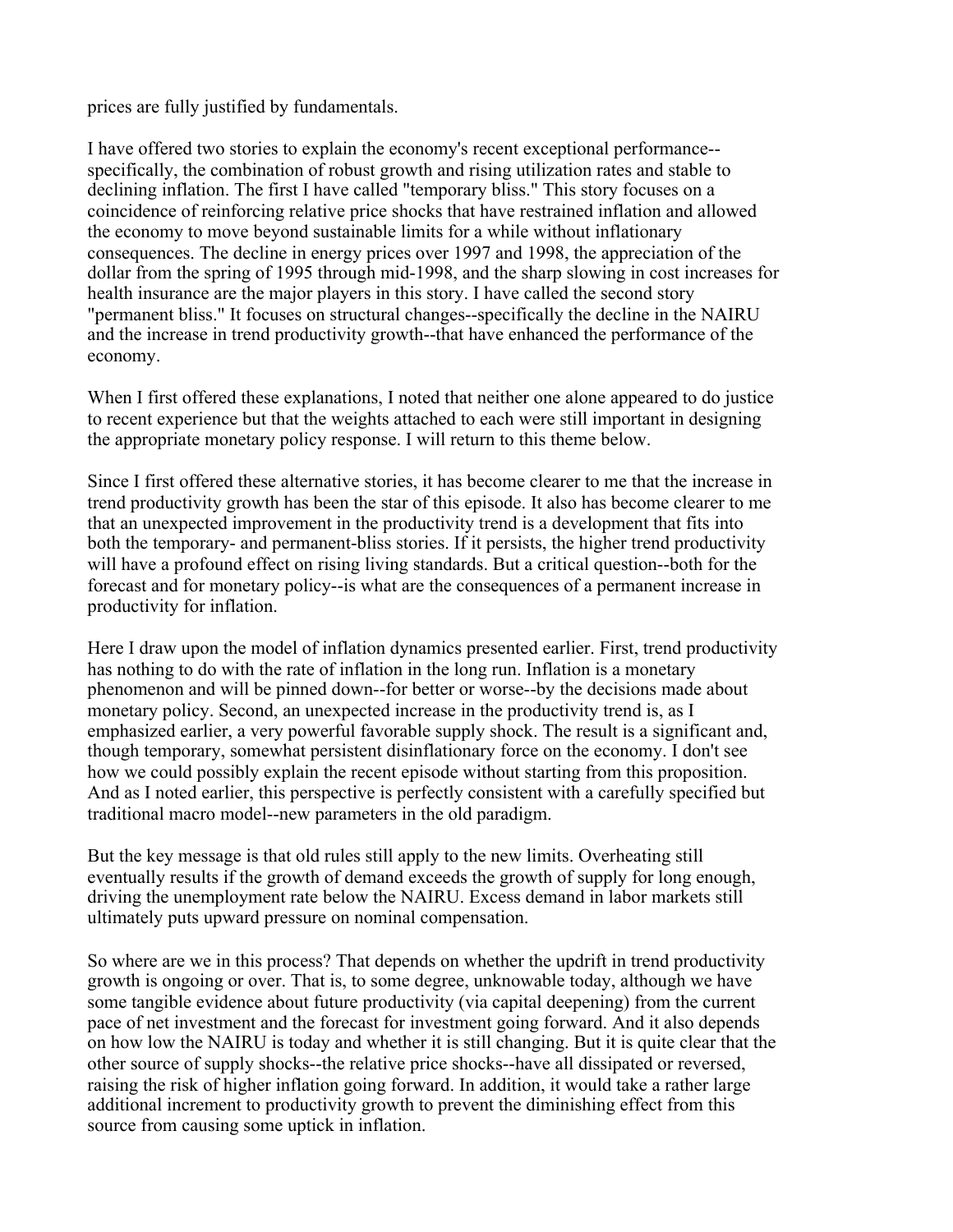## **Implications for Monetary Policy**

So what does all this imply for the conduct of monetary policy? First, policymakers have to sort out the degree to which the story is temporary bliss versus permanent bliss. The answer has a critical bearing on the nature of the challenge facing monetary policy. Second, policymakers have to adjust their strategy to take into account the greater uncertainty about key parameters and the greater difficulty in forecasting in this environment.

If the favorable inflation outcome of recent years results importantly from the temporarybliss story, favorable supply shocks have allowed the economy to move beyond the point of sustainable capacity for a while without inflationary consequences. If this is correct, as the favorable supply shocks dissipate or reverse, it will not be possible to remain at prevailing utilization rates without inflationary consequences. Two choices will ultimately present themselves under this scenario. Either the economy will move to a path of higher inflation or policy will encourage a transition to a more sustainable--though less exceptional--state before the upturn in inflation takes hold or at least before it yields a significant rise in the inflation rate.

If the permanent-bliss story is the greater reason for the favorable inflation outcome, then the role of monetary policy is dramatically different. In this case, policy should accommodate the new, enhanced performance characteristics of the economy and not constrain it on the basis of out-dated measures of capacity and speed limits. We can perhaps best interpret the new-economy argument as an acceptance of the permanent-bliss interpretation of recent experience and, as a result, offering more support than the temporary-bliss argument offers for an accommodating monetary policy. However, even here, monetary policy would have to be alert both to the effect of a higher productivity trend on demand as well as supply and to the implication of the model that an increase in trend productivity raises the economy's real equilibrium interest rate. Therefore, even under the permanent-bliss story, policymakers have to be alert in the short run to the possibility of overheating and, at over a longer run, to aligning the real federal funds rate with its higher equilibrium value.

It seems inescapable that this episode has been characterized by both a variety of shocks and by important changes in key parameters. As a result, there is an unusual degree of uncertainty about the structure of the economy and the forecast going forward. Every year, for example, we forecast slowing growth and rising inflation. Then we spend the coming year trying to explain why we have achieved faster-than-expected growth and lower-thanexpected inflation. The cumulative effect of this exercise is that it seems less attractive to base current policy on forecasts. The implication is that policy inevitably becomes more reactive as it becomes less pre-emptive.

Some very interesting work at the Board has focused on the implications of uncertainty about the measurement of the output gap (the gap between actual and potential output). This uncertainty is, to an important degree, the result of the uncertainty about the estimate of the NAIRU, given that the NAIRU is critical in pinning down the level of potential output. But uncertainty about the rate of growth in potential output also has been an important factor in the mismeasurement of the output gap. Historically, estimates of the NAIRU, the output gap, and trend growth have been revised substantially over time, implying that policymakers often have made decisions based on an assessment of the output gap that later was judged to be seriously incorrect. How should policymakers respond to this problem?